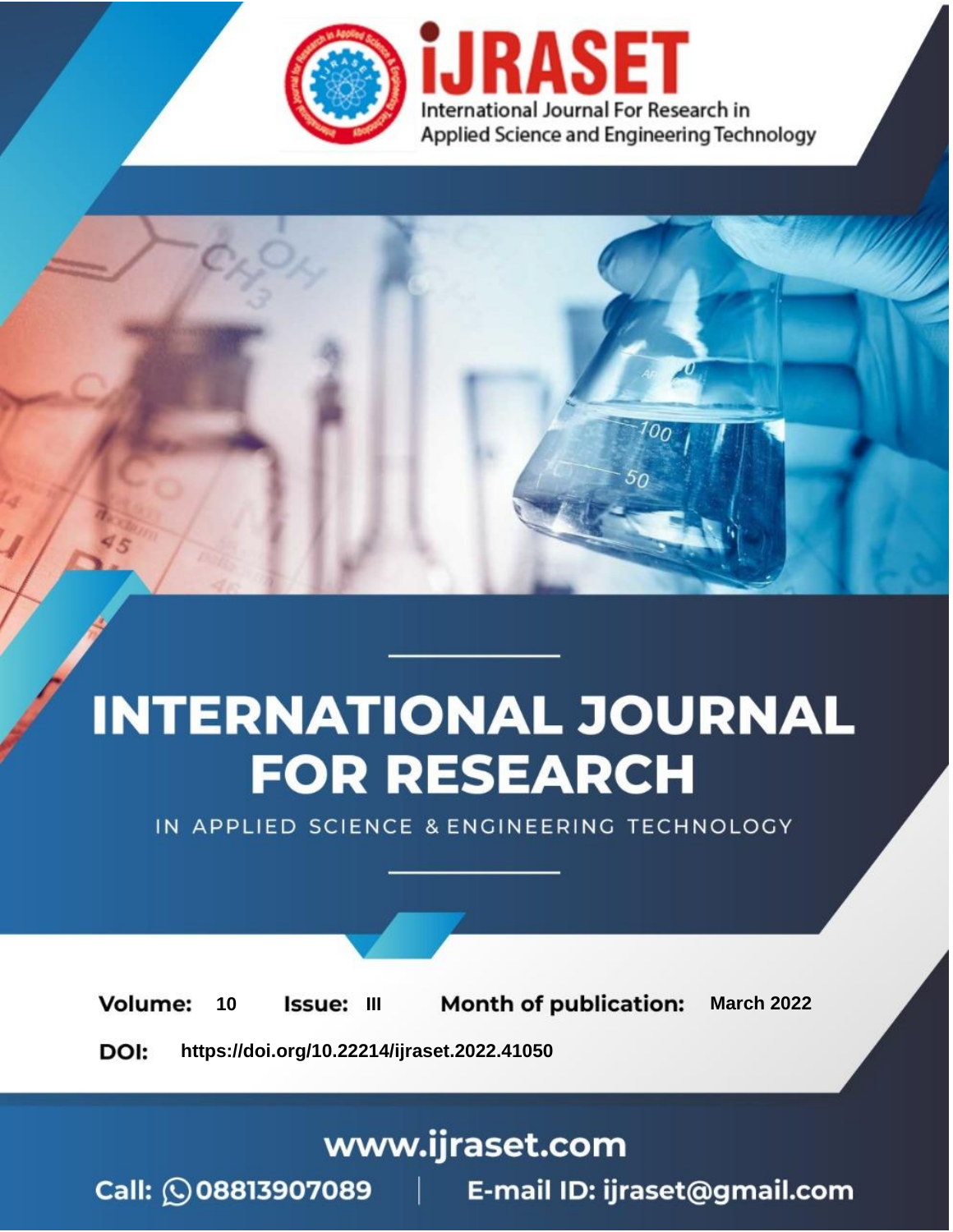

International Journal for Research in Applied Science & Engineering Technology (IJRASET**)**  *ISSN: 2321-9653; IC Value: 45.98; SJ Impact Factor: 7.538 Volume 10 Issue III Mar 2022- Available at www.ijraset.com*

### **A Smart Stick for Assisting Blind Peoples**

Priyansh Kamal<sup>1</sup>, Sudhir Kumar Chaurasiya<sup>2</sup>, Yash Saini<sup>3</sup>, Manoj Kumar Yadav<sup>4</sup>

*1,3Authors, <sup>4</sup>Assistant Professor, Department of Computer Science and Engineering, Dronacharya Group of Institutions, Greater Noida, Uttar Pradesh, India*

*Abstract: In this paper, we introduce a smart stick system for assisting blind people. The smart stick comes as a proposed solution to enable visually impaired people to find difficulties in detecting obstacles and dangers in front of them during walking and to identify the world around. The system is designed to act like an artificial vision and alarm unit. The system consists of three sensors: ultrasonic sensor, water sensor, and heat flame sensor, microcontroller (Arduino Uno R3) to receive the sensor signals and process them into short pulses to the Arduino pins where buzzers and led bulb are connected. We seek in our project to provide a smart stick affordable and suitable for most blind people, and also it is light in weight. It can be made available to all segments of the society and their families who need them.* 

*Keywords: SMART STICK, BLIND PEOPLE, ARDUINO UNO, ULTRA SONIC SENSORS, HEAT FLAME SENSOR.*

#### **I. INTRODUCTION**

A smart stick for assisting blind peoples is an innovative stick designed for visually disabled people for improved navigation. There are several numbers of people around us which are visually impaired, and among them millions of people are blind and there are thousands of people those who are irreversibly blind. For visually impaired people, performing daily activities is a difficult task since vision plays a central role in almost every activity of ours. Presently, blind people use a white stick as a too, for directing them when they move or walk. Here, we develop a tool, which can serve as a blind stick being more efficient and helpful than the conventional one. This will assist the blind person during the walking and provides an alarm alert if any hurdle is detected within the set range.

A blind stick is integrated with ultrasonic sensor along with water sensor, heat flame sensor, buzzer and led bulb. Our proposed project first uses ultrasonic sensors to detect obstacles ahead using ultrasonic waves and the uses water sensor and heat flame sensor. On sensing obstacles, the sensor passes this data to the microcontroller. Then microcontroller processes this data and calculates if the obstacle is close enough, if the obstacle is not that close the circuit does nothing. If the obstacle is close the microcontroller sends a signal to sound a buzzer. It also detects and sounds a different buzzer if it detects water or heat flames and alerts the blind. Our proposed project first uses ultrasonic sensors to detect obstacles ahead using ultrasonic waves and also uses water sensor and heat flame sensor. On sensing obstacles, the sensor passes this data to the microcontroller. It also detects and sounds a different buzzer if it detects water or heat flames and alerts the blind.



#### **II. HARDWARE COMPONENTS**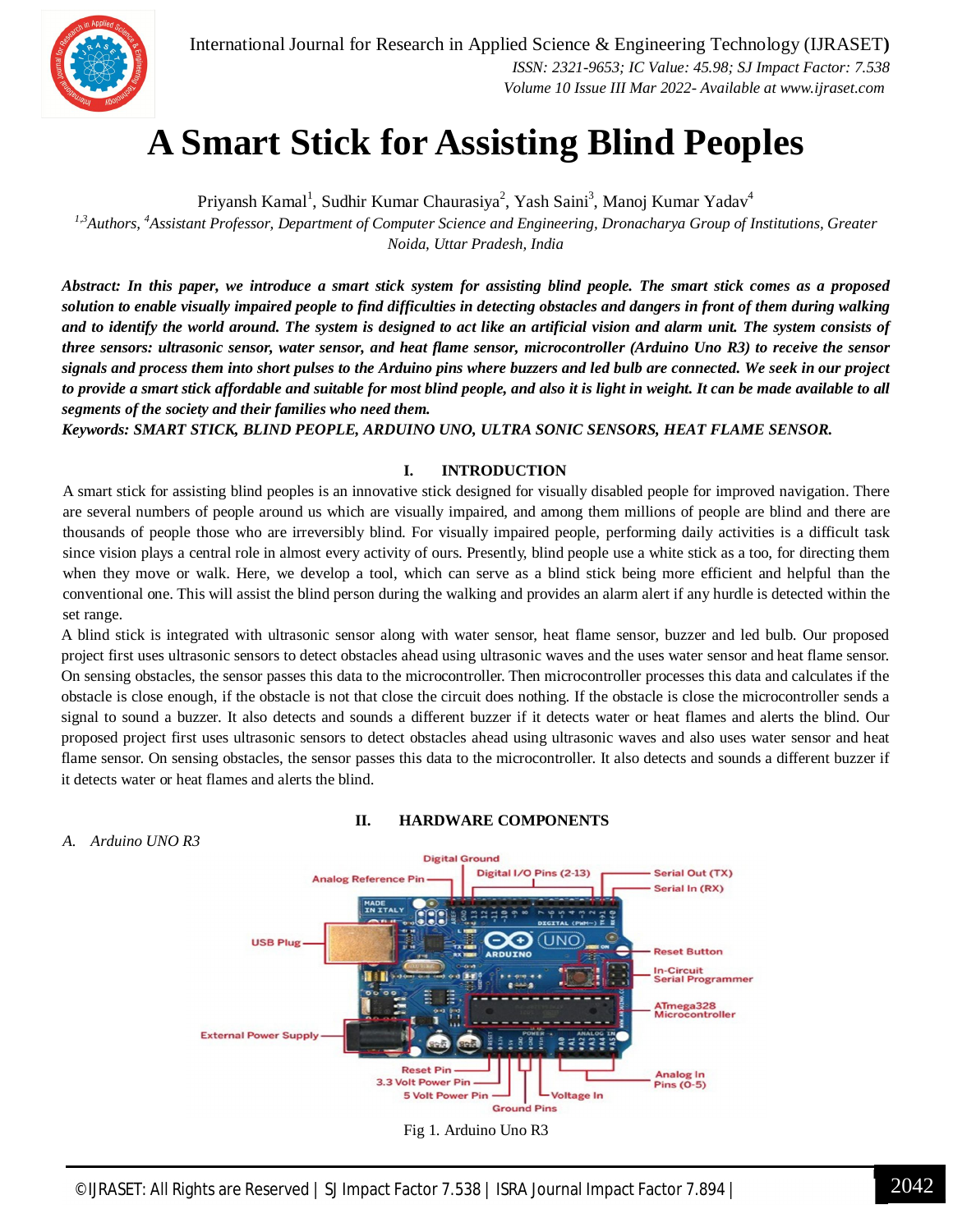

#### International Journal for Research in Applied Science & Engineering Technology (IJRASET**)**  *ISSN: 2321-9653; IC Value: 45.98; SJ Impact Factor: 7.538*

 *Volume 10 Issue III Mar 2022- Available at www.ijraset.com*

Arduino UNO R3 is a microcontroller board based on ATmega328p. It has 20 pins out of which 16 digital input and output pins and 6 analog input pins, 16MHZ Quartz crystal, power jack, ICSP header and reset button compare to PIC microcontroller, it is very easy to perform with Arduino since it is user friendly, The Operation Voltage is 5V, you can directly connect it to computer with USB cable, power it with AC-DC adapter or battery. Arduino is a free, open-source programmable circuit board that may be used in both basic and complicated makerspace projects. This board has a microprocessor that may be designed to detect and control physical items. The Arduino can communicate with a wide range of outputs, including sensors, LEDs, motors, and displays, by responding to sensors and inputs. Arduino is a popular choice for makers and maker spaces wanting to develop interactive hardware projects because of its versatility and inexpensive cost. Arduino turned into delivered returned in 2005 in Italy through Massimo Bansi as a manner for non-engineers to have to get the right of entry to a low-cost, easy device for growing hardware projects. Since the board is open-source, it's far launched beneath Neath a Creative Commons license which permits each person to provide their very own board. If you seek the net, you'll discover there are masses of Arduino well-matched clones and versions to be had however the most effective professional forums have Arduino in its name. One of the maximum famous Arduino forums out there may be the Arduino Uno. While it turned into now no longer the primary board to be launched, it stays to be the maximum actively used and maximum extensively documented at the market. Because of its excessive popularity, the Arduino Uno has a ton of mission tutorials and boards across the net that allows you to get commenced or out of a jam. We're huge lovers of the Uno due to its super capabilities and simplicity of use.

#### *B. Ultrasonic Senior*



Fig 2. Ultrasonic Sensor

The ultrasonic sensor module will read the distance between the sensor module and the obstacle surfaces, and it will send that data to the Arduino Uno microcontroller which will according to the programming will detect the position of the obstacles in the front of the blind user and according to the set range it will calculate the distance and alert the user it has to move in the necessary direction or not if obstacle detect in the front of the blind user then microcontroller(Arduino Uno) will received the signal's according to the programming and buzzer will start alert alarming or alert sound.

Ultrasonic sensing elements (sometimes called transceivers when they all send and receive data, but more frequently known as transducers) function in the same way as measuring or navigational devices, decoding echoes from radio or sound waves to calculate the properties of a target. Inaudible sensors generate high-frequency sound waves and analyze their echoes. Between the sign's cause and obtaining the echo to seek an object's gap, sensors calculate the c programming language. A device uses many detectors to calculate speed and direction based on relative distances between obstacles. The sensing device calculates the distance between the obstacles and blind user. After hearing the echo, the sound waves are converted back into electrical energy using an electrical device that turns voltage into sound in the inaudible range, over 18,000 hertz.

#### *C. Water Sensor*



Fig 3. Water Sensor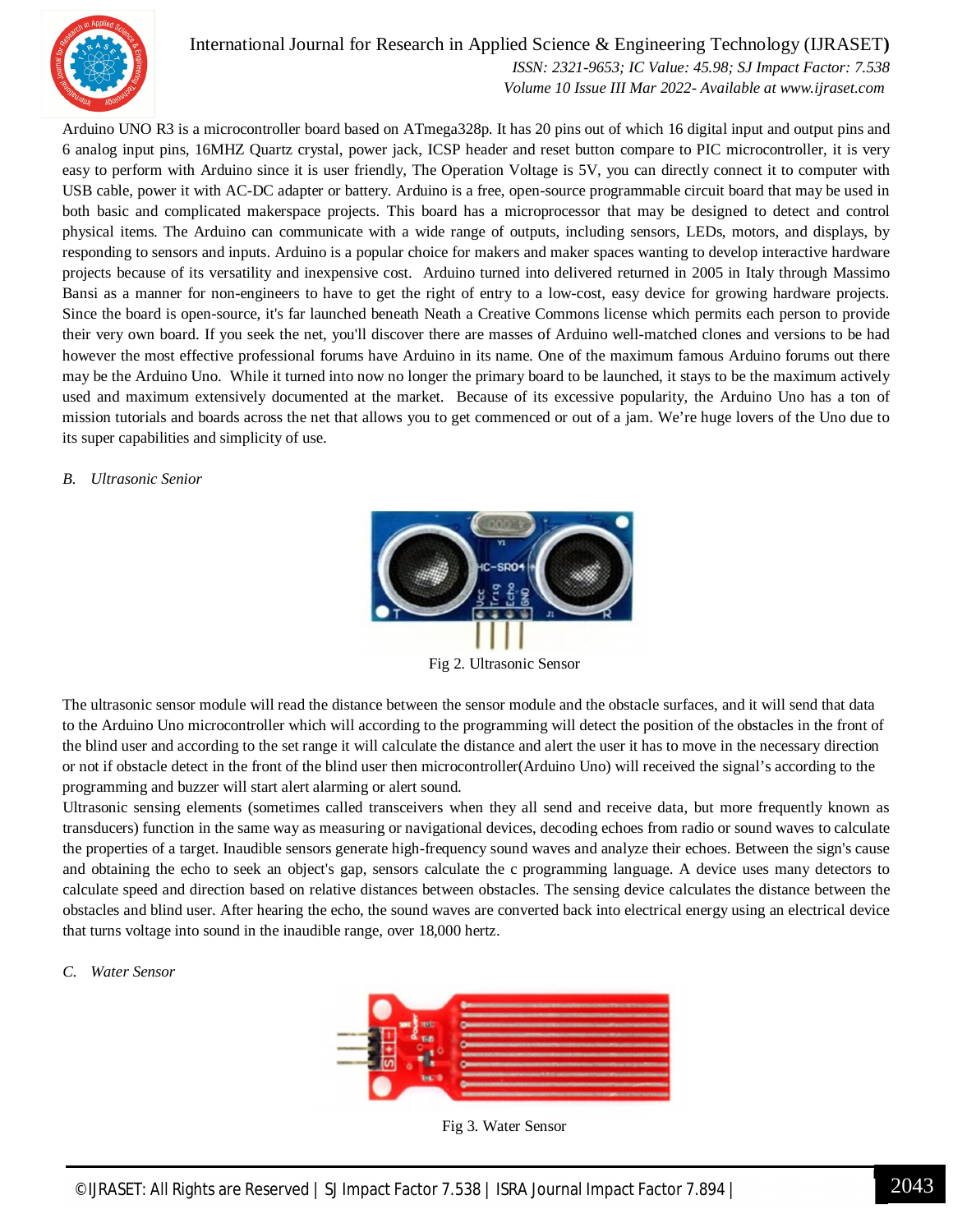

International Journal for Research in Applied Science & Engineering Technology (IJRASET**)**  *ISSN: 2321-9653; IC Value: 45.98; SJ Impact Factor: 7.538*

 *Volume 10 Issue III Mar 2022- Available at www.ijraset.com*

This is simple and small portable water level/water droplet identification, detection sensor water that have high-cost performance. Complete water yield and analog conversion, the output value apply to your custom function. It is low power consumption and high sensitivity. It can make better performance with Arduino 328 controller and sensor relay shield. Water Sensor water level sensor is an easy-to-use, cost-effective high level/drop recognition sensor, which is obtained by having a series of parallel wires exposed traces measured droplets/water volume in order to determine the water level. Easy to complete water to analog signal conversion and output analog values can be directly read from Arduino development board to achieve the level alarm effect. The water sensor module will read the water level/water, and it will send that data to the Arduino Uno microcontroller which will according to the programming will detect the water in the front of the blind user, and alert the user it has to move in the necessary direction or not if water detect in the front of the blind user, then microcontroller (Arduino Uno) will receive the signal's according to the programming and buzzer will start alert alarming or alert sound.

#### *D. Heat Flame Sensor*



Fig 4. Heat flame Sensor

Heat flame Sensor which is used as obstacle detector where it transmits the infrared waves and hits the object and reflected back the signal to sensor. It ranges from 700nm to 1mm. IR output various depending on infrared rays that have been received. Since, this variation cannot be analyses as such, output provide for comparative circuit. If IR receiver does not receive any signal, the output of the compactor goes low and LED does not glow whereas if it receives any signal, the output goes high and LED Starts Glowing.

#### *E. Buzzer*



Fig 5. Buzzer

An Arduino buzzer is also called a piezo buzzer. It is basically a tiny speaker that you can connect directly to a Microcontroller (Arduino Uno). It's works as an alarm unit when sensors (ultrasonic sensor, water sensor and heat flame sensor) detect any obstacles in front of the blind user and through this alarming unit or buzzer blind user get alert when buzzer starts sounding after sensors detecting any hurdle in front of the user. You can make it sound a tone at a frequency you set. The buzzer produces sound based on reverse of the piezoelectric effect.

#### **III. WORKING**

In this blind stick there are three sensor's ultrasonic sensor, water sensor and heat flame sensor with microcontroller Arduino uno R3, buzzer, led blub, battery, switch and some jumping wires. All the sensors and other components are connected with microcontroller (Arduino Uno R3) and all the connecting done through jumping wires.

If Ultrasonic sensor detect any obstacles ahead using ultrasonic waves. On sensing obstacles, sensor passes this data to the microcontroller and other sensors (water sensor and heat flame sensor) work as same as ultrasonic sensor. Then microcontroller processes this data and calculates if the obstacle is close enough. If the obstacle is not that close the circuit does nothing. If the obstacle is close the microcontroller, then sends a signal to sound a buzzer and buzzer start alarming.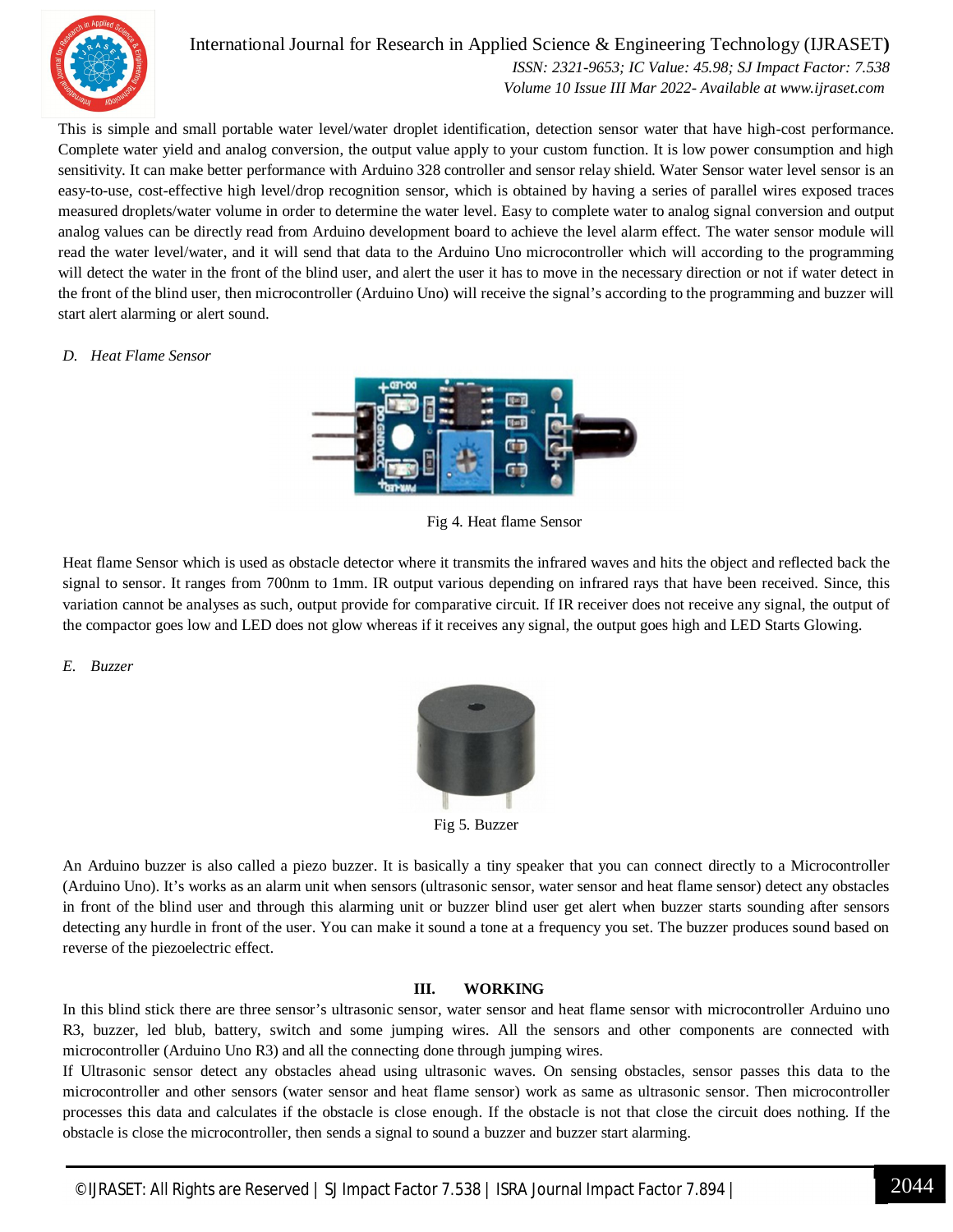

International Journal for Research in Applied Science & Engineering Technology (IJRASET**)**

 *ISSN: 2321-9653; IC Value: 45.98; SJ Impact Factor: 7.538 Volume 10 Issue III Mar 2022- Available at www.ijraset.com*

#### **IV. CONCULSION**

It is worth mentioning at this point that the aim of this study which is the design and implementation of "A smart walking stick for assisting blind peoples" for the blind has been fully achieved. The Smart Stick acts as a basic platform for the coming generation for more aiding devices to help the visually impaired peoples to navigate safely both indoor and outdoor. It is effective and affordable. In a developing country like India, there is a need of cost-effective solution so that most of the people can't have an effective device as proposed in this paper.

The device constructed in this work is capable of detecting obstacles, heat flames and water. The system also takes the measure to ensure their safety. This project will operate to help all the blind people in the world to make them easier to walk everywhere they want. It is used to help the people with disabilities that are blind to facilitate the movement and increase safety.

Our solution is different from the other is because we are trying to minimize the problems and difficulties of the blind peoples by adding more aiding sensors which is capable for detecting heat flame, water and obstacles. This stick is very affordable in price with lot of features reacting time is too quick, sensor sensing is also fast and the range of detecting the obstacle is adjustable according to the requirement/need of the persons. This stick light in weight, easy to handle, easy to use, and with rechargeable or removeable battery. This is a future gadget/product and project idea for the blind peoples.

#### **V. ACKNOWLEDGEMENT**

We would like to express our special thanks of gratitude to our research guide Mr. Manoj Kumar Yadav department of Computer Science and Engineering Dronacharya Group of Institutions, Greater Noida who gave us the golden opportunity and motivation to do this wonderful project on the topic **A SMART STICK FOR ASSISTING BLIND PEOPLES.**

#### **REFERENCES**

- [1] M. S. Nowak and J. Smigielski, "The Prevalence and Causes of Visual Impairment and Blindness among Older Adults in the City of Lodz, Poland." Medicine, vol 94, number 5, pp. e505, February 2015 doi:10.1097/MD.0000000000000505.
- [2] R. Radhika, P.G. Pai, S. Rakshitha and R. Srinath "Implementation of Smart Stick for Obstacle Detection and Navigation." International Journal of Latest Research in Engineering and Technology, vol. 2, number 5, pp. 45-50, 2016.
- [3] Jismi Johnson, Nikhil Rajan P, Nivya M Thomas, Rakendh C S, Sijo TcVarghese "Smart Stick for Blind" International Journal of Engineering Science Invention Research & Development; Vol. III, Issue IX, March 2017. Department of Computer Science, Jyothi Engineering College, Kerala, India.
- [4] G. Prashanthi, P Tejaswitha "Sensor assisted Stick for Blind People" Transactions on Engineering and Sciences, Vol 3, Issue January 2016.